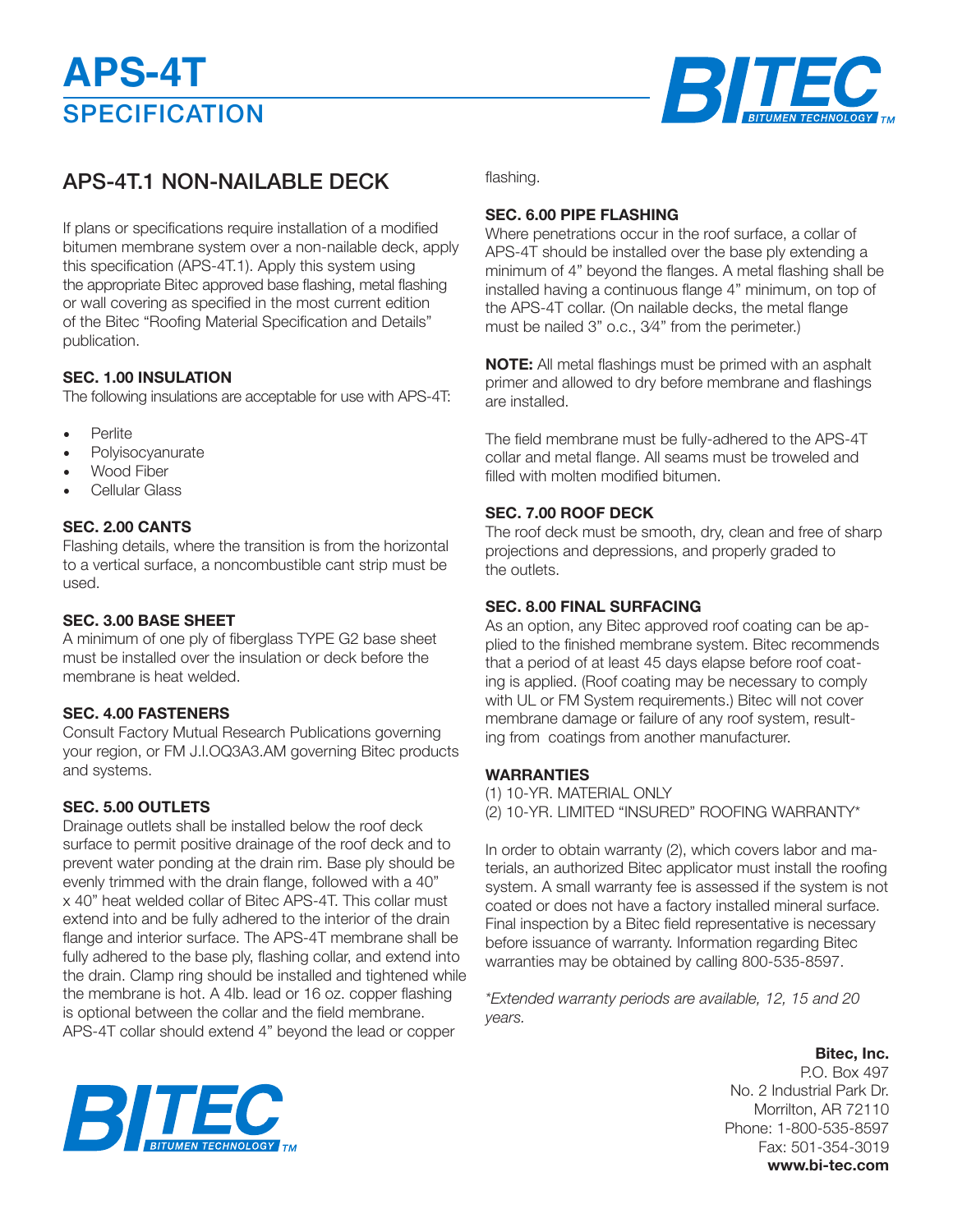# **SPECIFICATION APS-4T**



## APS-4T.2 NAILABLE DECK

If plans or specifications require installation of a modified bitumen membrane system over a nailable deck, apply this specification (APS-4T.2). Apply this system using the appropriate Bitec-approved base flashing, metal flashing or wall covering as specified in the most current edition of the Bitec "Roofing Material Specification and Details" publication.

### **SEC. 1.00 INSULATION**

The following insulations are acceptable for use with APS-4T:

- **Perlite**
- **Polyisocyanurate**
- Wood Fiber
- Cellular Glass

### **SEC. 2.00 CANTS**

Flashing details, where the transition is from the horizontal to a vertical surface, a noncombustible cant strip must be used.

### **SEC. 3.00 BASE SHEET**

A minimum of one ply of fiberglass TYPE G2 base sheet must be installed over the insulation or deck before the membrane is heat welded.

### **SEC. 4.00 FASTENERS**

Consult Factory Mutual Research Publications governing your region, or FM J.l.OQ3A3.AM governing Bitec products and systems.

### **SEC. 5.00 OUTLETS**

Drainage outlets shall be installed below the roof deck surface to permit positive drainage of the roof deck and to prevent water ponding at the drain rim. Base ply should be evenly trimmed with the drain flange, followed with a 40" x 40" heat welded collar of Bitec APS-4T. This collar must extend into and be fully adhered to the interior of the drain flange and interior surface. The APS-4T membrane shall be fully adhered to the base ply, flashing collar, and extend into the drain. Clamp ring should be installed and tightened while the membrane is hot. A 4 lb. lead or 16 oz. copper flashing is optional between the collar and the field membrane. APS-4T collar should extend 4" beyond the lead or copper flashing.

### **SEC. 6.00 PIPE FLASHING**

Where penetrations occur in the roof surface, a collar of APS-4T should be installed over the base ply extending a minimum of 4" beyond the flanges. A metal flashing shall be installed having a continuous flange 4" minimum, on top of the APS-4T collar. (On nailable decks, the metal flange must be nailed 3" o.c., 3⁄4" from the perimeter.)

**NOTE:** All metal flashings must be primed with an asphalt primer and allowed to dry before membrane and flashings are installed.

The field membrane must be fully-adhered to the APS-4T collar and metal flange. All seams must be troweled and filled with molten modified bitumen.

### **SEC. 7.00 ROOF DECK**

The roof deck must be smooth, dry, clean and free of sharp projections and depressions, and properly graded to the outlets.

**NOTE:** The roofing contractor, architect, and the engineer must allow for positive drainage when designing the roof deck or roof system. Bitec defines positive drainage as: roof deck becomes devoid of water within 72 hours after liquid precipitation has occurred. Bitec will not be responsible for membrane damage as a result of inadequate roof deck drainage.

#### **SEC. 8.00 FINAL SURFACING**

As an option, any Bitec approved roof coating can be applied to the finished membrane system. Bitec recommends that a period of at least 45 days elapse before roof coating is applied. (Roof coating may be necessary to comply with UL or FM System requirements.) Bitec will not cover membrane damage or failure of any roof system, resulting from coatings from another manufacturer.

### **WARRANTIES**

(1) 10-YR. MATERIAL ONLY (2) 10-YR. LIMITED "INSURED" ROOFING WARRANTY\*

In order to obtain warranty (2), which covers labor and materials, an authorized Bitec applicator must install the roofing

> **Bitec, Inc.** P.O. Box 497 No. 2 Industrial Park Dr. Morrilton, AR 72110 Phone: 1-800-535-8597 Fax: 501-354-3019 **www.bi-tec.com**